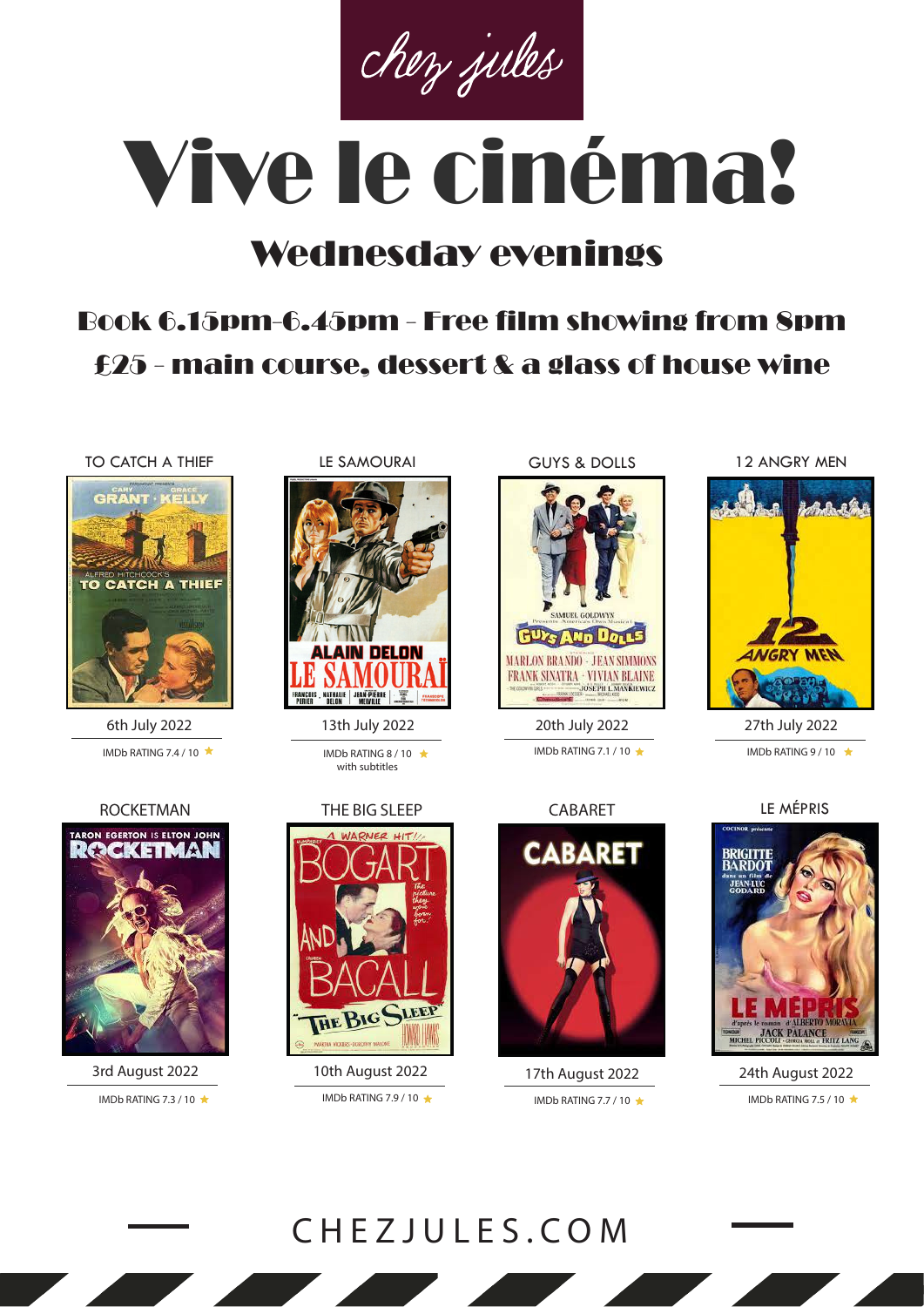chez jules

# THE PIANIST



31st August 2022 IMDb RATING 8.5 / 10  $\star$  IMDb RATING 7.2 / 10  $\star$ 

GENTLEMEN PREFER BLONDES



28th September 2022

IMDb RATING 7.1 / 10

#### REAR WINDOW



26th October 2022 IMDb RATING 8.5 / 10

# WEST SIDE STORY (2021)



7th September 2022

### THE CHORUS



5th October 2022

IMDb RATING 7.1 / 10 with subtitles

9 TO 5



2nd November 2022

## SUNSET BOULEVARD



14th September 2022

#### **BILLY ELLIOT**



12th October 2022

IMDb RATING 7.7 / 10

#### AN AMERICAN IN PARIS



#### THE HUNDRED-FOOT JOURNEY



21st September 2022 IMDb RATING 8.4 / 10  $\star$  IMDb RATING 7.3 / 10  $\star$ 

#### SINGIN' IN THE RAIN



## 19th October 2022

IMDb RATING 8.3 / 10

# TOP GUN: MAVERICK



9th November 2022 16th November 2022

IMDb RATING 6.9 / 10 ★ IMDb RATING 7.2 / 10 ★ IMDb RATING 8.6 / 10 ★

# CHEZJULES.COM